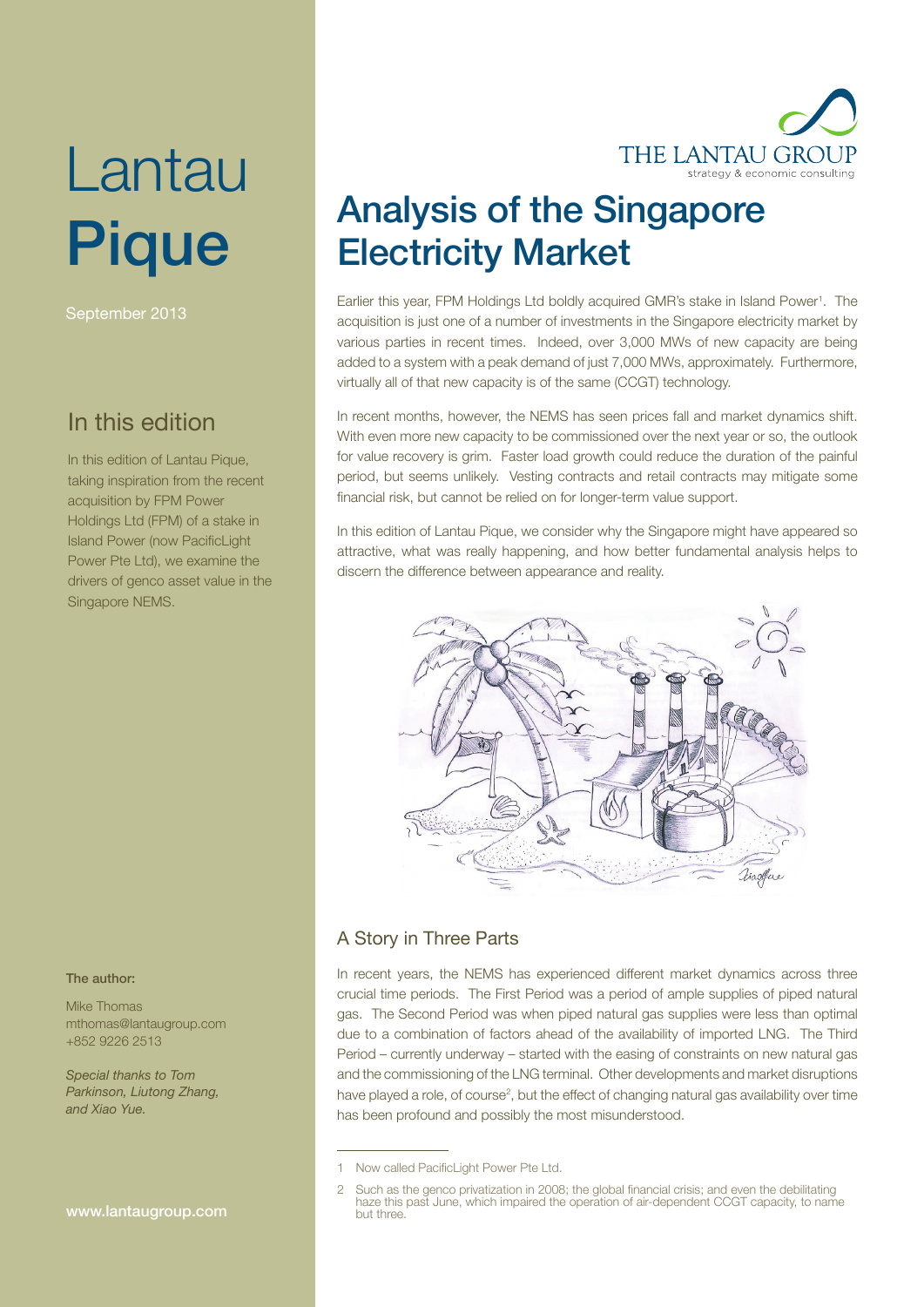During the First Period, which also included the genco privatisation, enough natural gas was available so that gencos could use gas to generate as much electricity as it was optimal for their existing gas-fired capacity to generate (given Singapore's load duration curve). During the First Period, oil-fired generation capacity was needed to top up the supply of capacity available from existing CCGT units to cover peak requirements and the impact of periodic maintenance and forced outages. Natural gas fuel, however, was plentiful relative to the desired level of gasfired generation from existing gas-fired generation capacity. Market prices were therefore set by "gas-on-gas" competition about 80 percent of the time, and "oil-on-oil" competition for about 20 percent of the time. The First Period can reasonably be characterised as "not fuel constrained". Figure 1 provides a simple construct for visualising this situation.

Figure 1: The "Optimal" Plant Mix



In 2006, Singapore imposed a moratorium on new pipeline gas contracts to import additional natural gas via the Malaysian and Indonesian import gas pipeline systems. The moratorium's purpose was to support the commercial development of Singapore's LNG terminal by directing gencos to contract for future gas through the LNG terminal, thus establishing an acceptable minimum terminal throughput volume. The LNG terminal reflected Singapore's desire to enhance security of supply.

Ample gas was available at the start of the moratorium to meet current and projected load. But then, Singapore's electricity demand (both peak and energy demand) surged with the completion of numerous major development projects throughout the country. The combination of growth together with no new sources of natural gas supply ahead of the LNG terminal meant that the existing Malaysian and Indonesian gas supply agreements were no longer sufficient to meet all of the demand that existing gas-fired generation capacity technically could have met. What started as a sufficient amount of natural gas ended up being too

The Second Period began as natural gas became scarce. 3 Increasingly, periods arose in which natural gas could have been used (had it been available), but instead higher-cost oil-fired generation had to be used. In effect, the natural gas that was available needed to be "rationed" so as to use it when it was most valuable. Hydro generators with limited water storage do this all the time – they have to determine when is best to use their water, best being defined as "most valuable". Any input susceptible to rationing because it is in short supply will see its value increase. Thus, gencos continued to buy natural gas under their existing contracts at the existing contract price. But suddenly instead of deriving higher prices from only about 20 percent of the periods (when oil-fired units were running to meet peak demand), higher prices were seen far more often, reflecting the fact that the scarcity value of limited natural gas had increased to just below the value of the next best available fuel (HSFO). Figure 2 provides a useful way to visualise the situation. The figure shows how, during the Second Period, the actual quantity of natural gas available to the NEMS was less than the quantity of natural gas that could have been used economically had it been available.





This underlying gas supply dynamic has been a key value driver in the Singapore power market. The relationship between the vesting contract price and the average USEP price has long been managed through the vesting contract regime – as is clear in Figure 3. But what also can be seen in Figure 3 are two material disturbances in that relationship. The first is simply due to the time lag between the vesting contract price and the rapidly falling oil price during the global financial crisis – an artefact of the calculation formula used – so we can ignore it for our purposes of identifying fundamental factors. The second, however, follows shortly after the start of the Second Period, at the end of 2010, and runs to the beginning of 2013. The relatively stable longerterm pricing relationship between USEP and the vesting contract price (which is pegged to an estimate of the Long-Run Marginal Cost of new CCGT capacity) was disrupted by the gas supply shortage. NEMS spot prices were materially higher for nearly two years.

 $\frac{1}{2}$  |  $\frac{1}{2}$  |  $\frac{1}{2}$  |  $\frac{1}{2}$  |  $\frac{1}{2}$  |  $\frac{1}{2}$  |  $\frac{1}{2}$  |  $\frac{1}{2}$  |  $\frac{1}{2}$  |  $\frac{1}{2}$  |  $\frac{1}{2}$  |  $\frac{1}{2}$  |  $\frac{1}{2}$  |  $\frac{1}{2}$  |  $\frac{1}{2}$  |  $\frac{1}{2}$  |  $\frac{1}{2}$  |  $\frac{1}{2}$  |  $\frac{1$ 3 We estimate this was as early as May 2010 based on our work at the time. The obvious impact on pricing was somewhat delayed, however, as PowerSeraya's new CCGT (commissioned in late 2010) softened prices a bit. Also, the January or February Chinese New Year period is always one of much reduced monthly total demand.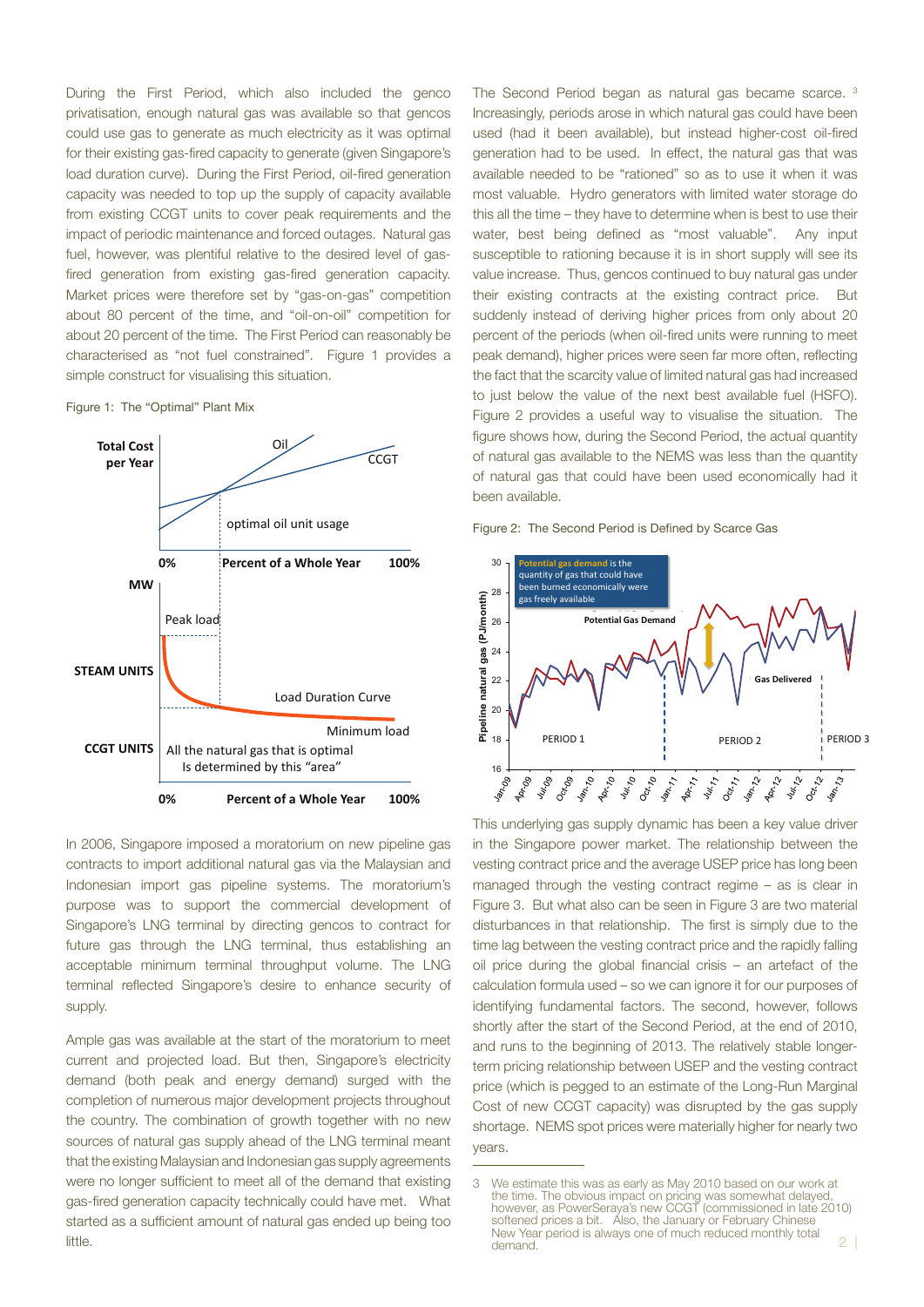Figure 3: USEP vs LRMC (Vesting Price)



Perhaps coincidentally, but certainly notably, the Second Period is roughly when most of the currently being commissioned or constructed CCGT capacity would have been commenced construction, assuming a two- to three-year construction and commissioning period. Were anticipated higher prices blinding investors and analysts to the temporary nature of the underlying cause?

The Third Period, which is the period we are currently in, began in late 2012 with the build-up of initially small volumes of bridging gas4 , probably increasing with the commissioning of Senoko's new CCGT unit in late 2012, followed by the subsequent availability, from April 2013, of gas from the LNG terminal. These new gas supplies eliminated the gap between potential and actual gas demand. The combination of unconstrained supplies of natural gas and the commissioning of additional natural gasfired capacity means that oil-fired power stations will be running less and less in the future, if at all. As a result, prices have fallen -- the temporary price uptick due to the adverse impacts on CCGT availability of the temporary, but very extreme, haze that hit Singapore in June notwithstanding.

#### Valuing Assets in Singapore

Ultimately, the Third Period contains the unfortunate double whammy of the end of gas supply availability constraints combined with the significant introduction of large amounts of new gas-fired capacity.

Looking forward, the amount of new capacity being brought into the NEMS is staggering. As shown in Figure 4, over 3 GW of new gas-fired capacity are set to enter the NEMS in 2013 and 2014. In spite of this, the robust price paid for the purchase of Island Power suggests confidence in future value recovery. How can this all be?

#### Figure 4: Existing and Committed New Capacity

| Company                                      | <b>Steam</b> | <b>CCGT</b>    | <b>OCGT</b> |                          | Other                    | <b>Total</b> |                |                   |                          | <b>Gross Registered Capacity</b> |        |              |
|----------------------------------------------|--------------|----------------|-------------|--------------------------|--------------------------|--------------|----------------|-------------------|--------------------------|----------------------------------|--------|--------------|
| Seraya                                       | 1,448        | 1,472          | 180         |                          |                          | 3,100        |                |                   | (MW at End 2012)         |                                  |        |              |
| Senoko                                       | 493          | 2.807          | ٠           |                          | $\overline{\phantom{a}}$ | 3.300        |                |                   |                          |                                  |        |              |
| <b>Tuas</b>                                  | 600          | 1,440          | ۰           |                          | ٠                        | 2,040        |                |                   |                          |                                  |        |              |
| SembCorp                                     | ٠            | 785            | ٠           |                          | $\overline{\phantom{a}}$ | 785          |                |                   |                          |                                  |        |              |
| Keppel                                       | ۰            | 490            | ۰           |                          | ٠                        | 490          |                |                   |                          |                                  |        |              |
| Fringe                                       | ٠            | $\blacksquare$ | ٠           |                          | 578                      | 578          |                | New Capacity (MW) |                          |                                  |        |              |
| <b>Total</b>                                 | 2,541        | 6,994          | 180         |                          | 578                      | 10,293       |                |                   |                          |                                  |        |              |
|                                              |              |                |             |                          |                          |              |                |                   |                          |                                  |        |              |
| Max licensed capacity (MW):<br>Senoko: 3.300 |              |                |             |                          |                          |              |                |                   |                          |                                  |        |              |
|                                              |              |                | Company     | 201301                   | 201302                   | 201303       | 201304         | 201401            | 201402                   | 201403                           | 201404 | <b>Total</b> |
| Seraya: 3.100                                |              |                | Tuas        | 101                      | ٠                        |              | 406            | ٠                 | 32                       |                                  | ٠      | 539          |
| Tuas $-2.670$                                |              |                | SembCorp    |                          | ٠                        | ٠            | $\overline{a}$ | ٠                 | $\sim$                   | 400                              | ٠      | 400          |
|                                              |              |                | Keppel      | 420                      | ٠                        | 420          | ٠              | ٠                 | ٠                        | ۰                                | ٠      | 840          |
|                                              |              |                | Pacific     | $\overline{\phantom{a}}$ | ٠                        | ٠            | 400            | 400               | ٠                        | $\overline{a}$                   | ۰      | 800          |
| New "players"                                |              |                | Hyflux      | ٠                        | ٠                        | ٠            | ۰              | ٠                 | ٠                        | ۰                                | 411    | 411          |
|                                              |              |                | Fringe      | $\overline{\phantom{a}}$ | 26                       | ٠            | ٠              | ٠                 | $\overline{\phantom{a}}$ | $\overline{\phantom{a}}$         | ۰      | 26           |

The answer is simple: it cannot. There will be some pain. Particularly for the earlier entrants, and most particularly for those whose costs are closer to the greenfield "LRMC" value.<sup>5</sup> In all cases, deferral would be optimal, if possible. Alas, the signs of this emerging situation have been evident for years.<sup>6</sup> Managers, incentivised to grow companies and develop projects, and bankers seeking to meet quotas have been viewing the NEMS with rose coloured glasses.

It seems reasonable, for example, that at least some stakeholders misperceived the higher prices in the Second Period as confirming durable genco market power. Alas, the higher prices were supported principally by a temporary physical shortage of natural gas supplies during the Second Period caused by the moratorium and subsequent load growth that elevated NEMS prices.<sup>7</sup> Future strategies to exercise market power must be completely different from anything previously seen in Singapore if they are to offset the enormous pro-competitive shift in underlying market fundamentals – a possible, but very unlikely, situation.

New pipeline gas allowed to be contracted and used for commercial power generation during the moratorium but that would be terminated by 1 April 2013 because it was linked to commercial purchases of LNG after that point – hence the "bridging" concept.

<sup>5</sup> One thing to consider is whether everyone believes they have a special, lower-cost, development opportunity. If so, then it seems equally likely that other, lower-cost development opportunities will be discovered in the future – making the greenfield "LRMC" a highbiased estimate of longer term revenues.

<sup>6</sup> We were advising on the value of maintaining investment timing/ deferral flexibility in 2009/2010; replaced on one advisory project in 2010 due to projections that were too sensitive to "lumpy" future investment plans; advising on market power and vesting contract requirements in 2011, 2012 and 2013; and presenting projections of downward price adjustments to the investment community since early 2012.

<sup>7</sup> Scarcity-based pricing may look like market power, but its root causes are different. Market power derives from there being so few players that they achieve higher prices simply by choosing not to compete with each other. Market power does not require physical shortage of an input in order for the players to achieve higher prices. While market power certainly exists in Singapore (only partly mitigated by the vesting contract regime), a change in market power was not the principal cause of the run up in margins during the Second Period.

Even an industry organised around zillions of earnest, nonconspiring, competitors, each of whom is absolutely unable to budge market prices in the slightest can see prices increase if a critical input were suddenly to become scarce. Any competitor with a contract to purchase the critical input at "legacy" prices can earn a windfall gain during the scarcity period. There will be no change in underlying market power, however. The zillions are still very much in competition with each other. Relieve the scarcity and prices will fall, just as the higher prices of the Second Period are now giving way to the lower prices of the Third Period.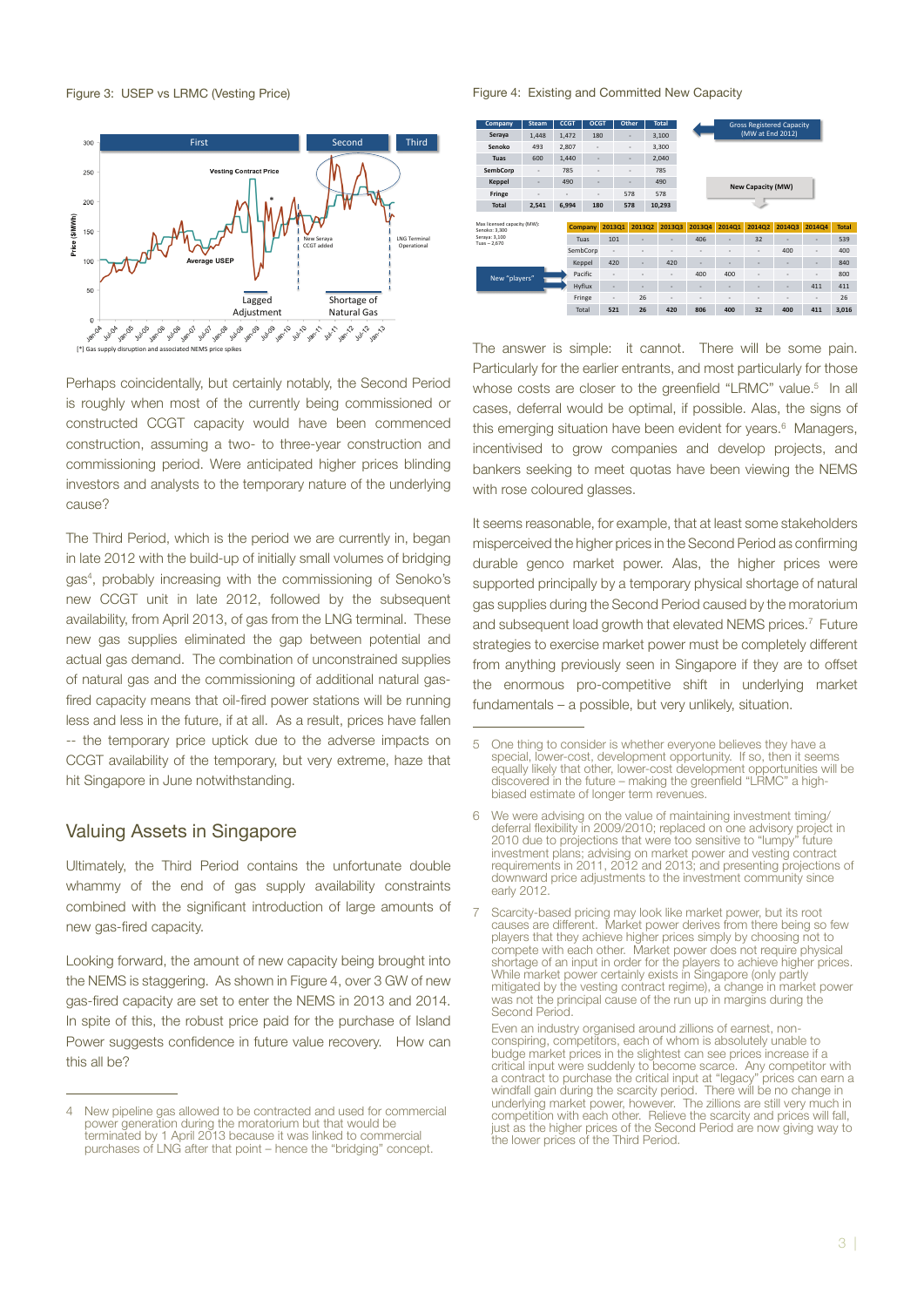#### Changing Dynamics

Figure 4 provides a compact summary of just how different from the past we expect future market dynamics to be. On the left hand side (Y-Axis), we measure the price/cost margin as represented by the ratio of the wholesale price (USEP) to the estimated dispatch cost (SRMC). This ratio reflects the price/ cost margin, a common barometer of market power. Below (X-Axis) we measure market tightness using the ratio of demand met by the "big three" gencos divided by their available capacity. If 100 percent of the capacity from the "big three" was required to meet peak demand, then the ratio would be 1.0. Given that the big three controlled 82 percent of all NEMS capacity in 2009, a high market tightness value would imply the ability to raise prices. The value for the Net Load / Capacity Ratio from 2009 to 2013 was around 0.52. For the period 2014 to 2016, given scheduled new entry, the ratio will be much lower, at 0.40, creating conditions in which prices seldom materially exceed SRMC.<sup>8</sup>





The more exposed an investor is to NEMS prices, the more immediately at risk is their value.

#### How Long Might This Last?

Ultimately, a combination of load growth and retirements determines how long a period of excess capacity will last. If it were reasonable to assume all this new capacity will be absorbed quickly by growth, then the downside value risk would be reduced accordingly. Robust load growth lowers the financial risk of excess capacity by shortening the period over which the excess exists. An investor with a view that posits higher load growth will tend to be more aggressive. But how reasonable is it to believe that Singapore's future load growth will be that robust?

A detailed treatment of load growth assumptions is beyond this simple Pique, but the prevailing trend in developed countries,

including Singapore, is for slower growth in electricity demand as a function of GDP growth in the future as compared to the past. Improving energy efficiency of new technologies is one cause of this. Also, Singapore's GDP is projected to grow in the future at a rate somewhat more slowly in the past due to persistent global macroeconomic weakness; the completion in recent years of several major developments in Singapore (and hence their effect is already incorporated); as well as Singapore's ever-maturing economy. An additional risk factor is the increased investment in cogeneration technologies by some of Singapore's largest electricity customers. ExxonMobil and others have combined to add about 340MW of new cogeneration capacity that will syphon off some baseload demand from the NEMS. The prospect for historically higher levels of load growth in the NEMS therefore face significant headwinds. Singapore may not need any new generation capacity until around 2018 to 2020.

#### Will End Users Benefit?

Two other possibilities exist that might support higher genco asset values. The first is the existence of Singapore's vesting contract regime. The second is the existence of retail supply contracts. An investor in a genco, as FPM with Island Power, would need to consider the value of any applicable vesting and retail contracts. Vesting Contracts are clearly a value support to those gencos that hold them, as vesting prices reflect an estimate of the long-run marginal cost (LRMC), and thus protect against falling spot market prices. Indeed, we think that the vesting contract hedge price is calculated (methodologically speaking) in a manner that overstates – for any set of cost parameters and operating performance assumptions – the financial cost required to cover the investment. So we think vesting contracts are inherently valuable when valuing assets covered by them.

The long-established purpose of vesting contracts, however, is to mitigate market power. Given significant new entry into the NEMS by existing and new investors and resulting excess capacity, market power has lessened significantly.<sup>9</sup> Other major changes may also be introduced such as retail competition and an electricity futures market. On balance, the basis for maintaining the vesting contract arrangements is reduced as well. With Singapore already in a position of having some of the highest electricity prices in Asia, the more likely direction of regulatory risk is towards the further reduction or removal of vesting contract support.<sup>10</sup>

<sup>8</sup> At the same time, the NEMS structure will have become more competitive by 2015. By then, the big three will control only 70 percent of all capacity (77 percent of all CCGT capacity).

<sup>9</sup> It is unlikely that the excess capacity situation can be resolved easily through the retirement of older oil-fired capacity, as vesting contracts are allocated based on capacity shares in the NEMS. A genco who retires excess oil-fired capacity would be giving up some of its vesting contract cover. We figure vesting contract allocations are easily worth more than the ongoing costs to maintain existing older capacity in the NEMS.

<sup>10</sup> In addition to providing a relatively assured level of revenues, we believe the vesting contract price methodology causes the resulting vesting contract price to be above the long-run marginal cost (LRMC). As a result, vesting contract quantities can add potentially materially to asset values for as long as the vesting contracts are assumed to last. We will skip over this relatively more technical/ methodological point in this Pique.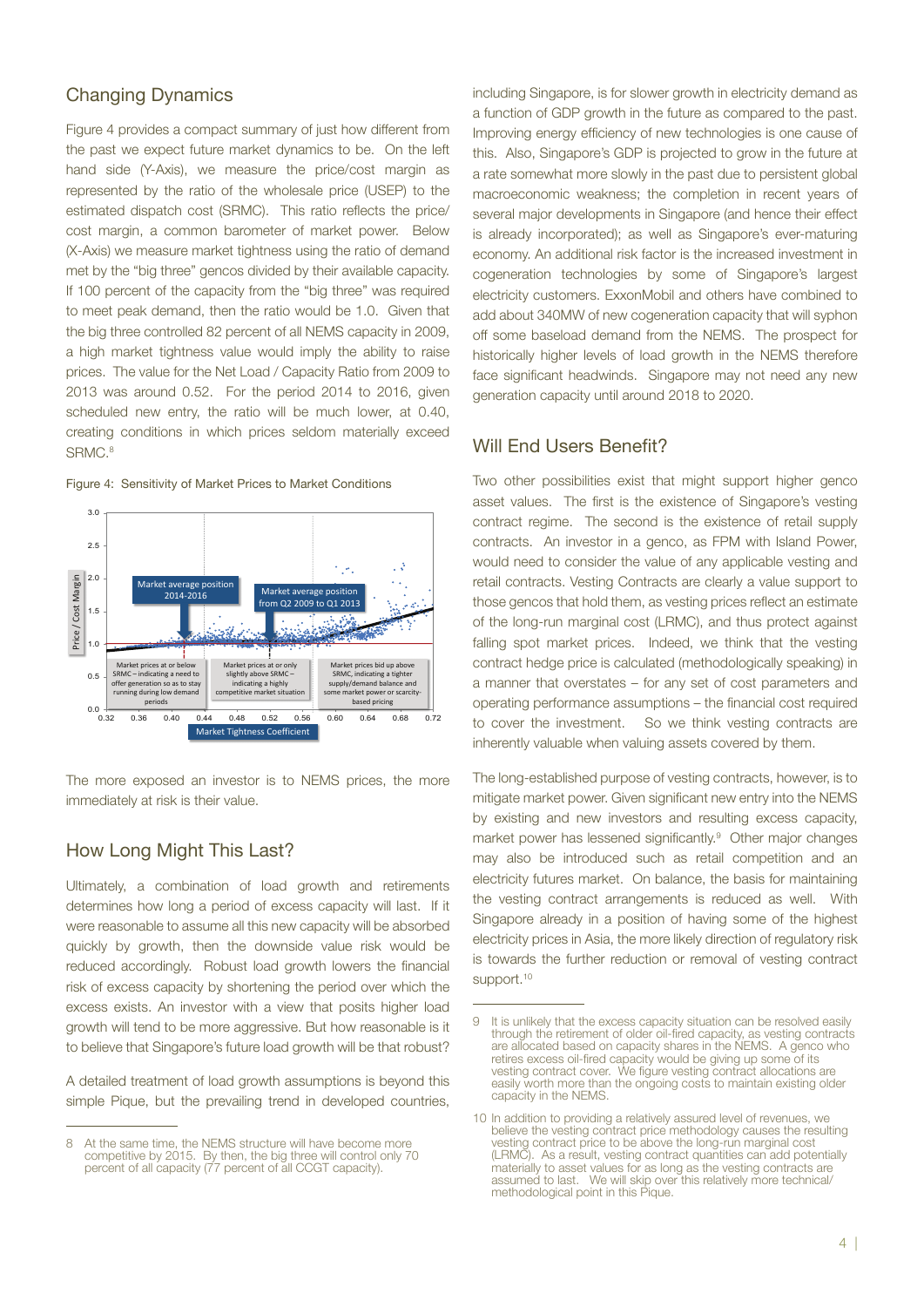Retail contracts can also be source of value if they are (or can be) struck at prices higher than those prices that are projected in the spot market. For example, a retail customer driving through the rear-view mirror might not anticipate the wholesale market price "cliff" that corresponds to the shift from higher Second Period prices to lower Third Period prices. Such a customer might adopt a hedging strategy based on historically conditioned expectations. If so, then perhaps it is reasonable to assume that existing retail contracts do not (yet) fully reflect the new (Third Period) NEMS market dynamics – which will only become more evident as new capacity currently being built is finally commissioned. If a genco has a large book of long-term forward retail contracts, it might be insulated from the near term consequences of the "Third Period". If not, then value depends on how quickly end users realise how the shifting market dynamics can benefit them.

Indeed, a close look at market fundamentals suggests that larger customers would do well to take an aggressive negotiating position, or accept additional spot market exposure. At minimum, end users should avoid contracting over lengthy periods into the future. By the end of 2014, the NEMS will be swimming in shiny new capacity, all dressed up and no place to go. Customers who pay attention should be able to learn pretty quickly.

### What Happened: Market Failure or Management Blindspot?

Every economics student at some point learns of the story of the many farmers who somehow manage to plant too much (or too little) of the same crop. When they harvest and sell their crops in the market, the aggregated, super-abundant (or short) harvest causes prices to fall (rise). Various causes of this boom (bust) situation can be teased out over time. For example, farmers may collectively plant the right mix of crops given expected weather conditions and yet still experience a larger or smaller harvest depending on how the weather actually turned out. Such weather-driven boom/bust cycles may be financially stressful, but they are readily explained in reference to external random factors. The more problematic risk is when, somehow, for some reason, the summing up of farmer's individual actions do not yield the "optimal" planting mix – resulting in a boom or bust that is not caused by weather variation but by the failure of the market to ration supply and demand efficiently. This seems the more accurate characterisation of Singapore's problem. It is doubtful that any reasonable load growth forecast expectation justified the massive CCGT investment that has been made or the value paid by for generation assets.

So the analysis of causal factors must turn to other considerations. For example, the problem of the farmers in the real world is at least partly mitigated through sophisticated forward and insurance markets.11 Farmers in the more developed agricultural markets can sell their entire crops before they are even harvested<sup>12</sup>, mitigating one financial risk associated with market failure. With improved financial markets, and much greater information transparency, it is easier to identify the optimal planting configuration given expected weather conditions. And even if weather turns out to be different from expectations, crop insurance and weather derivatives are also available. These factors can assist farmers in avoiding or mitigating self-inflicted boom/bust cycles but they typically require large and highly sophisticated financial markets. Modern agricultural markets in developed economies are quite sophisticated and have grown very large and interconnected.

The NEMS, in contrast, is small. One might think that the small size of the NEMS means that everyone can easily know enough about what others are doing so as to achieve sensible outcomes. But this is clearly not so. The electricity farmers in Singapore have heard each other speak of plans for years, and then each watched as the other pushed spade into ground. They should hardly be surprised at the magnitude of the crop they collectively have planted. The addition of 3 GWs of new capacity is a pretty bountiful harvest for a small market with a peak demand of only about 7 GW to begin with. And unlike the planting of a crop for just a season by real farmers, the large-scale planting of CCGT capacity will tie up Singapore's electricity fields for years.

It would appear that Singapore's electricity market has failed, at least in an economic sense, to signal and achieve the appropriate level of investment. Whereas consumers may temporarily benefit from excess supply, the reality is that far too many resources have been ploughed into the electricity sector in an economic sense. We see this as a significant market failure: one with complex causes and without simple solutions. For now, let's just suggest that smaller markets combined with large, lumpy investments and imperfect forward/information markets are prone to disturbing games of investment "chicken"13. If conditions call for a sudden surge of capacity – say because of a shift in fuel-driven economics that supports both new entry and cannibalisation of existing facilities, then perhaps the disruptive size of the opportunity invites a complex prisoners' dilemma in which it is very difficult, in a competitive electricity market context, for the invisible hand to achieve coordinated restraint for the collective good. We suspect this problem – which may disproportionately impact smaller, energy-only, electricity markets – merits a great deal more attention.

<sup>11</sup> Incidentally, our observation does not require belief that agricultural markets are perfect, only that the availability of hedging and information mechanisms provides a significant assist in mitigating the most severe boom/bust cycles.

<sup>12</sup> A generation investor without a life-of-asset PPA or similarly lengthy bilateral offtake contract cannot replicate such forward contract protection. Most contracts in competitive electricity markets are for much, much shorter periods, on the order of a year and seldom more than five.

<sup>13</sup> The game of "chicken" is a notorious game in which two drivers head towards each other at high speed with the "chicken" being the driver who swerves to avoid collision. The pay-off matrix is gruesome.